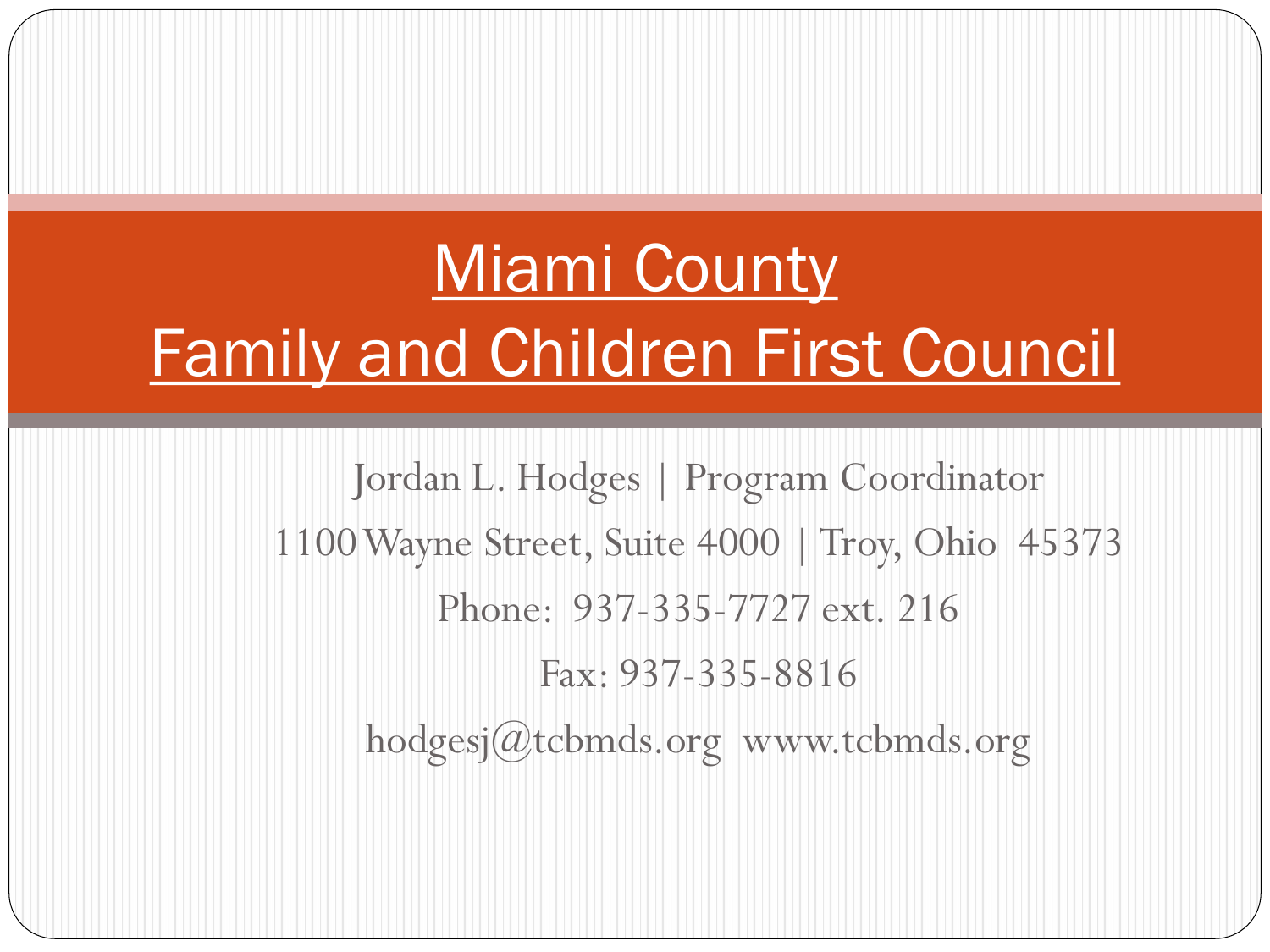# Family & Children First Council

- Coordinate services and supports for individual families that require family-centered team planning, community involvement, pooled resources, and identification of existing and needed services.
- Maintain and establish grant opportunities for
	- Department of Developmental Disabilities Early Intervention
	- Family Centered Supports and Services
	- Ohio Family Children's First Operational Capacity Building Funds.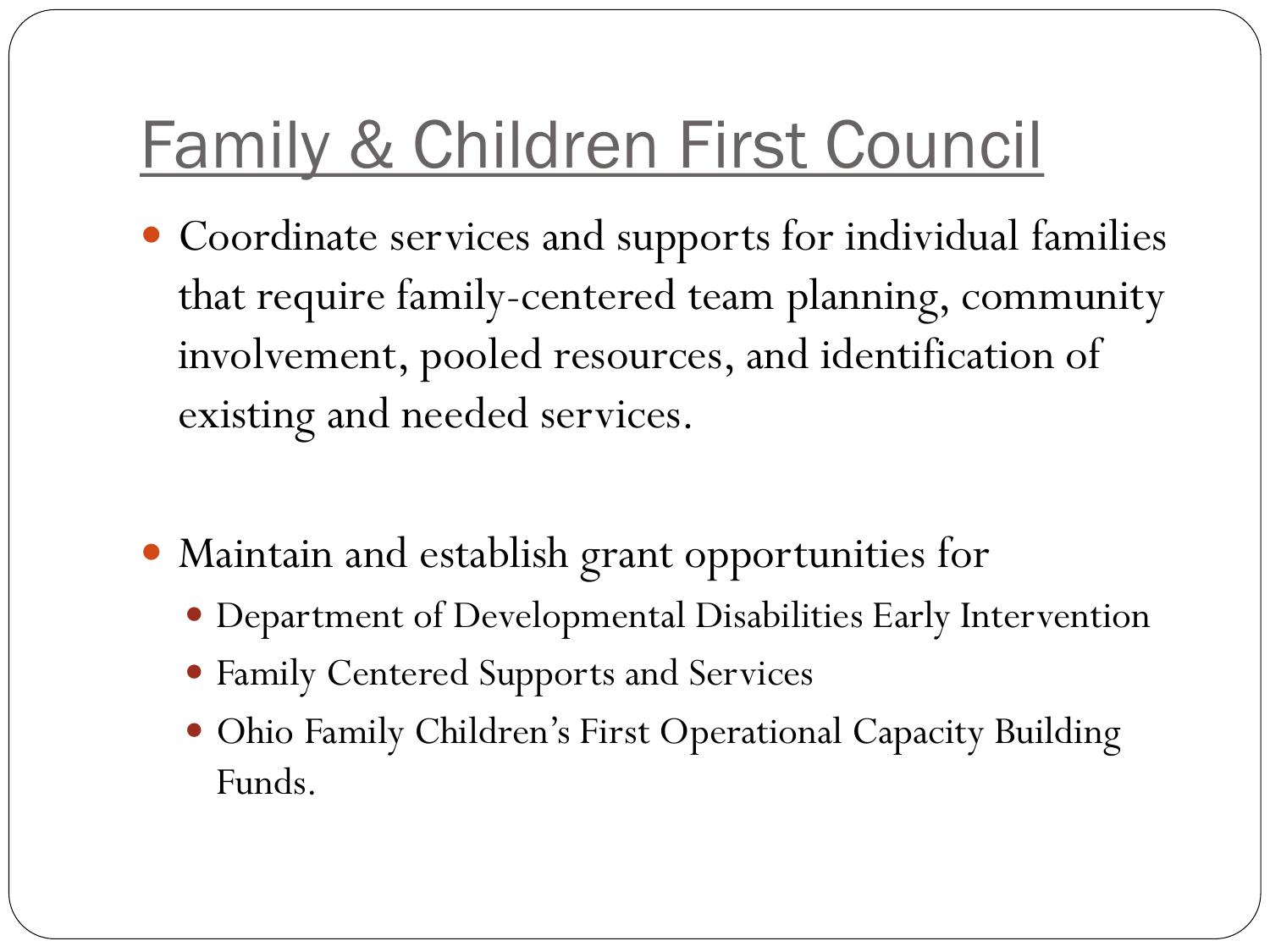### Family & Children First Council Representatives:

- Tri-County Board of Recovery & Mental Health
- Miami County Juvenile Court
- City of Troy
- Council On Rural Service Programs – Head Start
- Ohio Department of Youth **Services**
- Miami County Board of Developmental Disabilities/Riverside
- Miami County Department of Job & Family Services
- Miami County Department of Health
- Miami County Commissioners
- Miami County Educational Service Center
- Troy City Schools
- Parent Representatives
- Child Care Choices
- Miami County Recovery Center
- Recovery and Wellness Center
- Piqua Health & Sanitation
- **Other**

16 Representatives in the Miami County, Ohio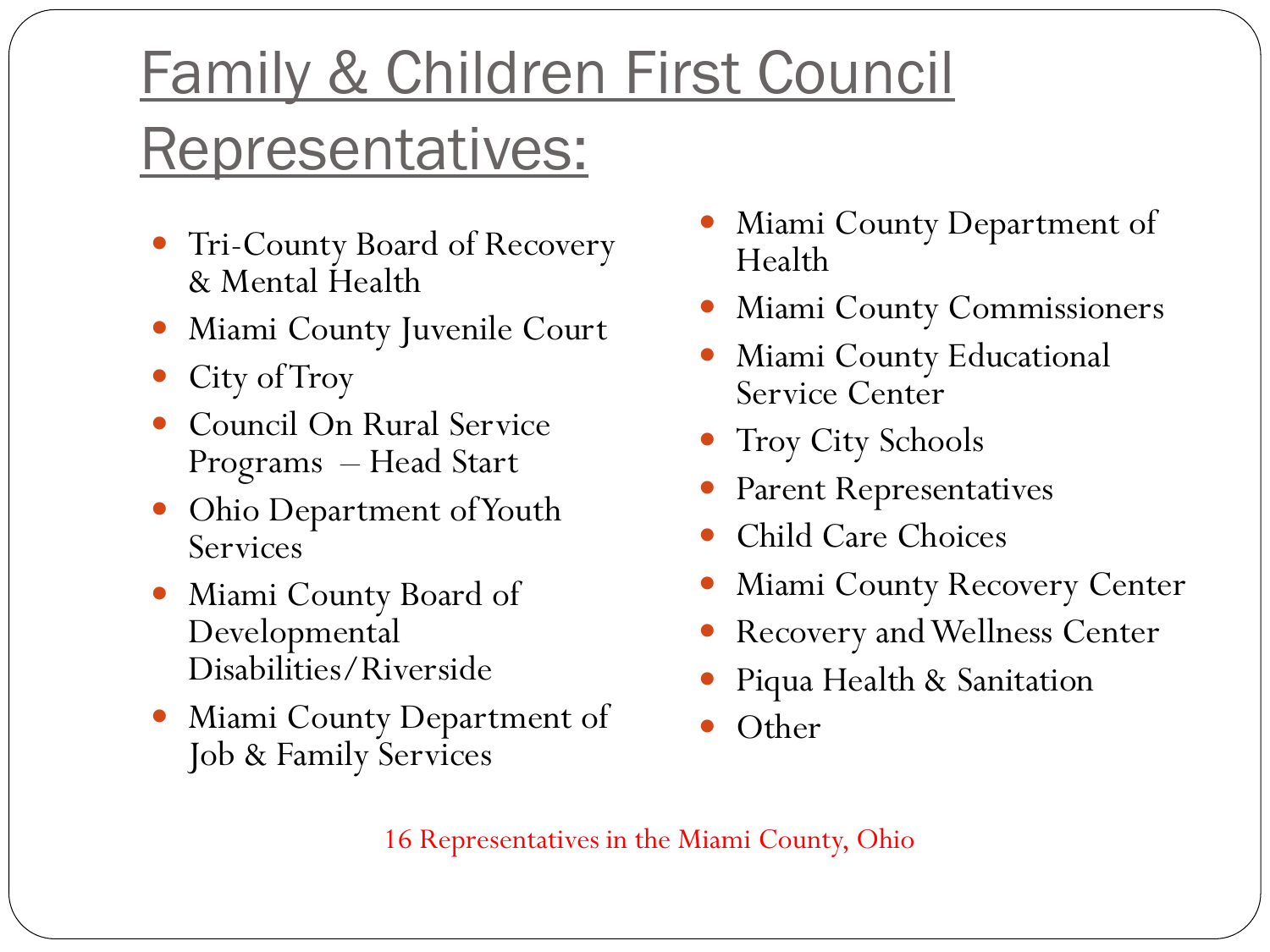## Miami County Service Coordination Team or (MCSCT)

- This includes you!
- MCSCT GOAL is to keep OUR youth who are at risk of out of home placement in the home with their families.
- A Service Coordination Liaison will submit a Referral Form to FCFC Program Coordinator.
	- IF youth/family is eligible they will be put on the agenda for the next MCSCT meeting where the Service Coordination Liaison will present the case.
- Meetings will take place TWICE a month (TBD).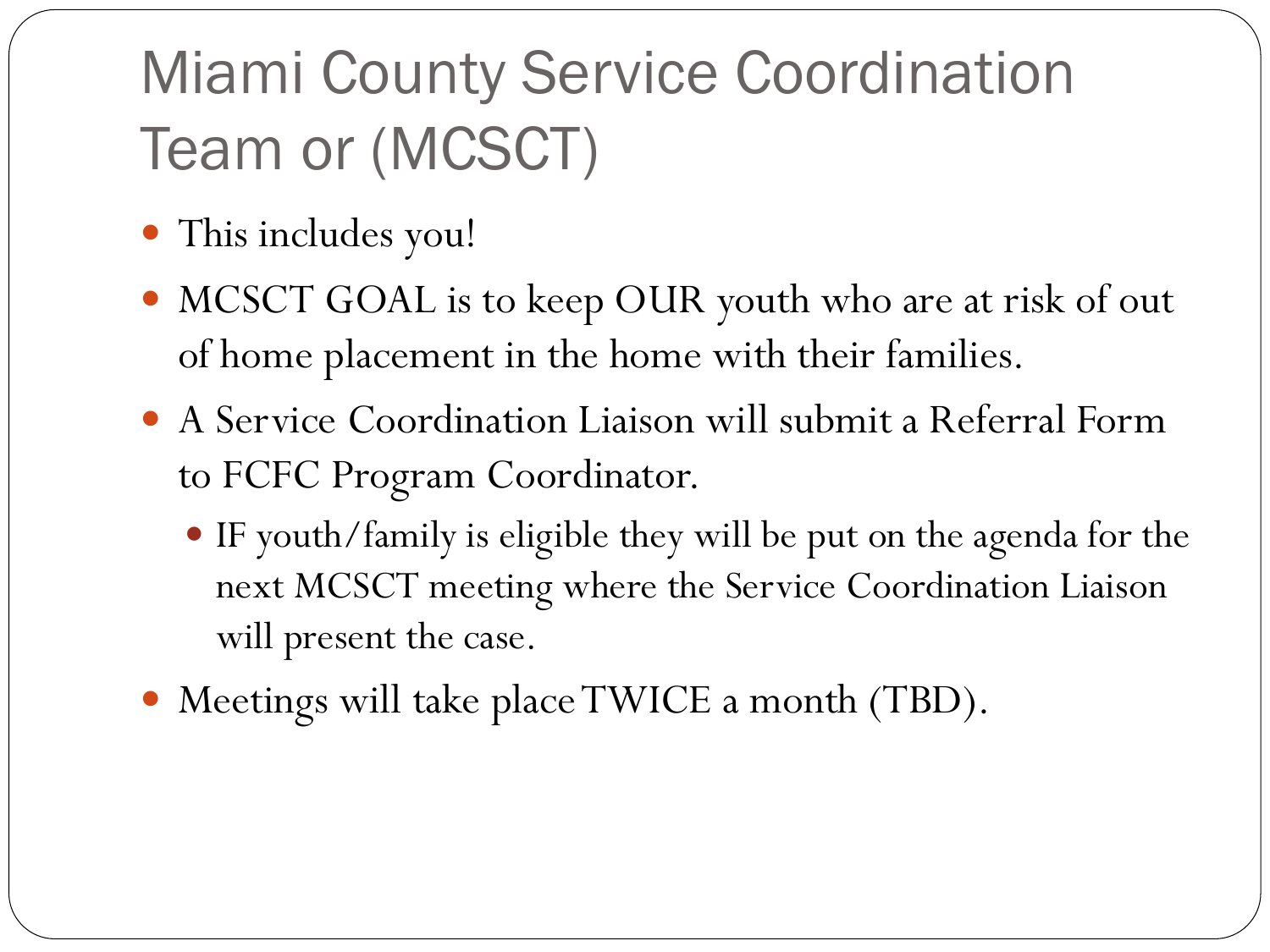# Who Qualifies for FCFC Services & Support \*Must meet at least three to receive FCFC services\*

- Families with children 0-21.
- Youth at risk of out-of-home placement.
- Families/youth that is involved with two or more public agencies.
- Families in crisis and in need of intensive services to support a stable home environment.
- Family is willing to actively meet with the Miami County Service Coordination Team (MCSCT) to assist the family in creating a unified plan.
- Youth living in poverty.
- Youth who are identified as abused, neglected, dependent, at-risk to be unruly, adjudicated unruly, adjudicated delinquent, or at-risk of abuse, neglect or dependency, as well as children with nonbehavioral health needs such as those who are medically fragile.
- Youth who are at risk for or who have developmental delays and/or disabilities including Autism Spectrum Disorder.
- Youth or families with mental health needs or substance abuse (alcohol/drug) needs.
- Youth or family is requesting service coordination.
- Youth or family is a Miami County resident.
- Individual Education Plan with School District (IEP).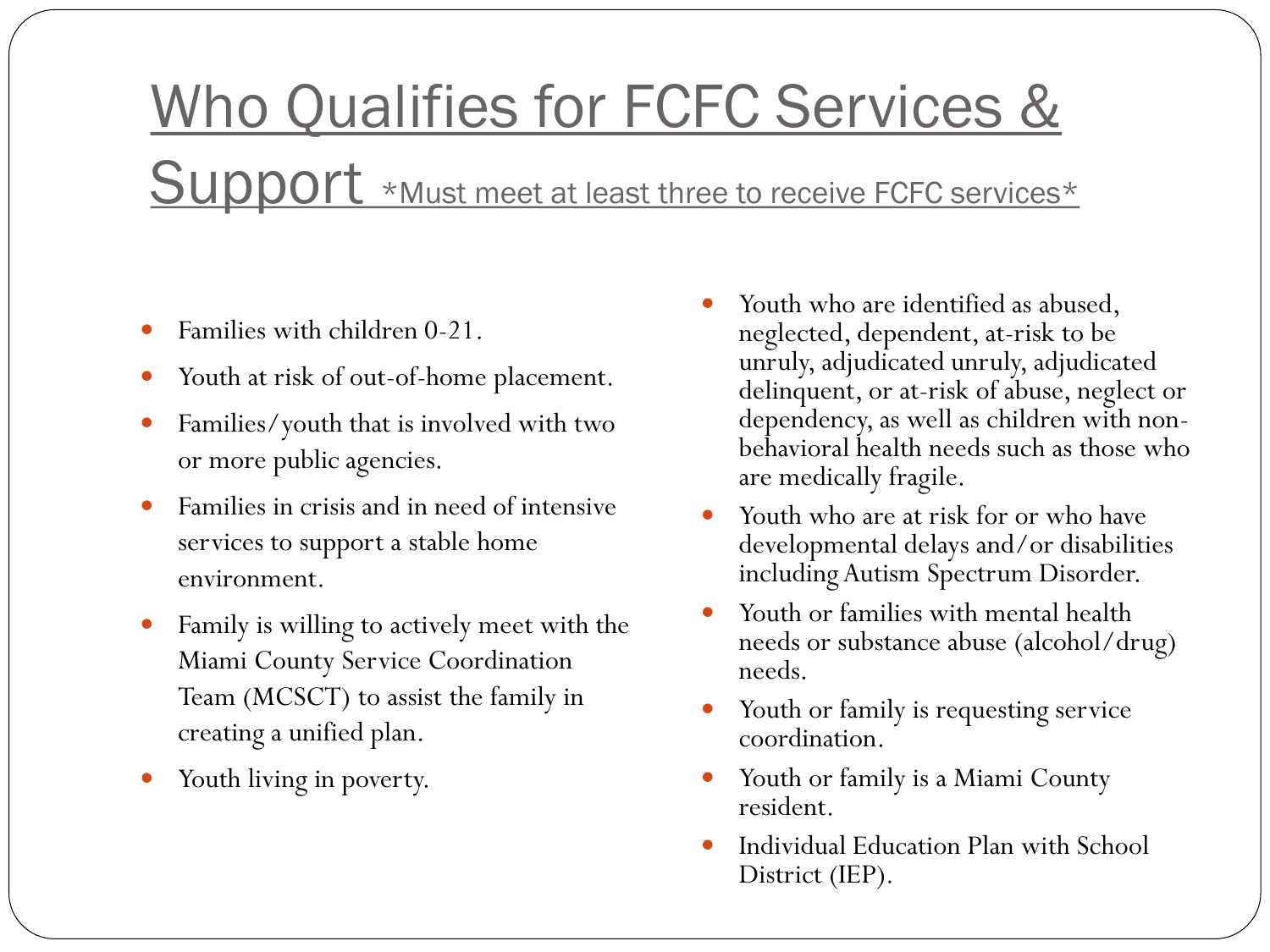#### FCFC Referral Process

- Forms to be Completed include:
	- o Release of Information (ROI)
	- o Referral Form
	- o Service Coordination Plan (to be updated every 90 days)
	- o Crisis Plan
- Once, completed email forms to, FCFC Program Coordinator, and they will schedule the youth or family to be on the next MCSCT meeting agenda.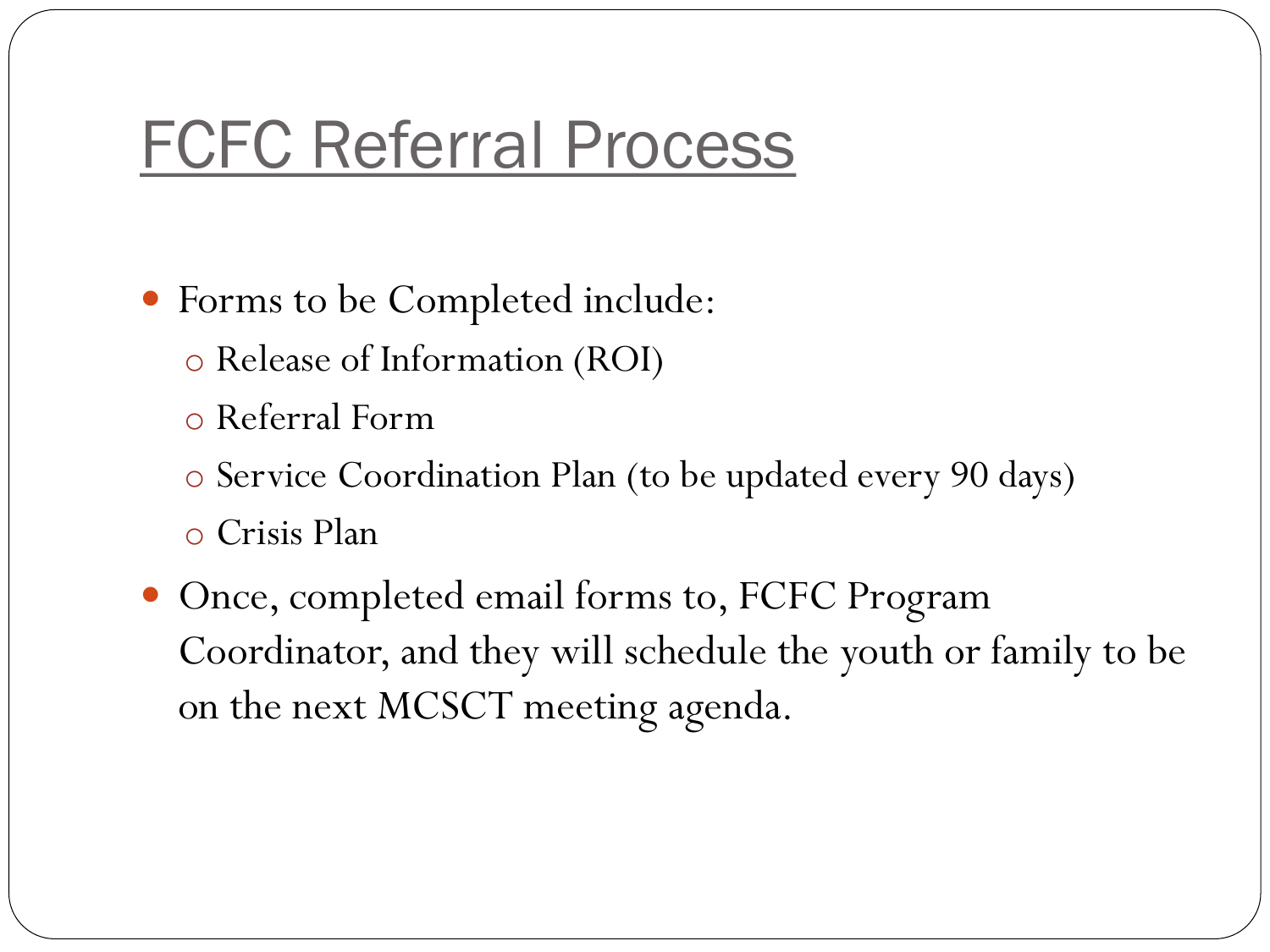### Family Centered Supports & Services (FCSS)

- Federal and State funding that can be utilized for youth and families who are receiving Service Coordination.
- Can be used for non clinical activities and support to provide Service Coordination families with positive programming and to build strength within the family.
- Examples include:
	- Transportation assistance
	- Social & recreational activities
	- Safety and adaptive equipment
	- Family bonding activities
	- Camps/Respite
	- Recreational memberships
	- Family Coaching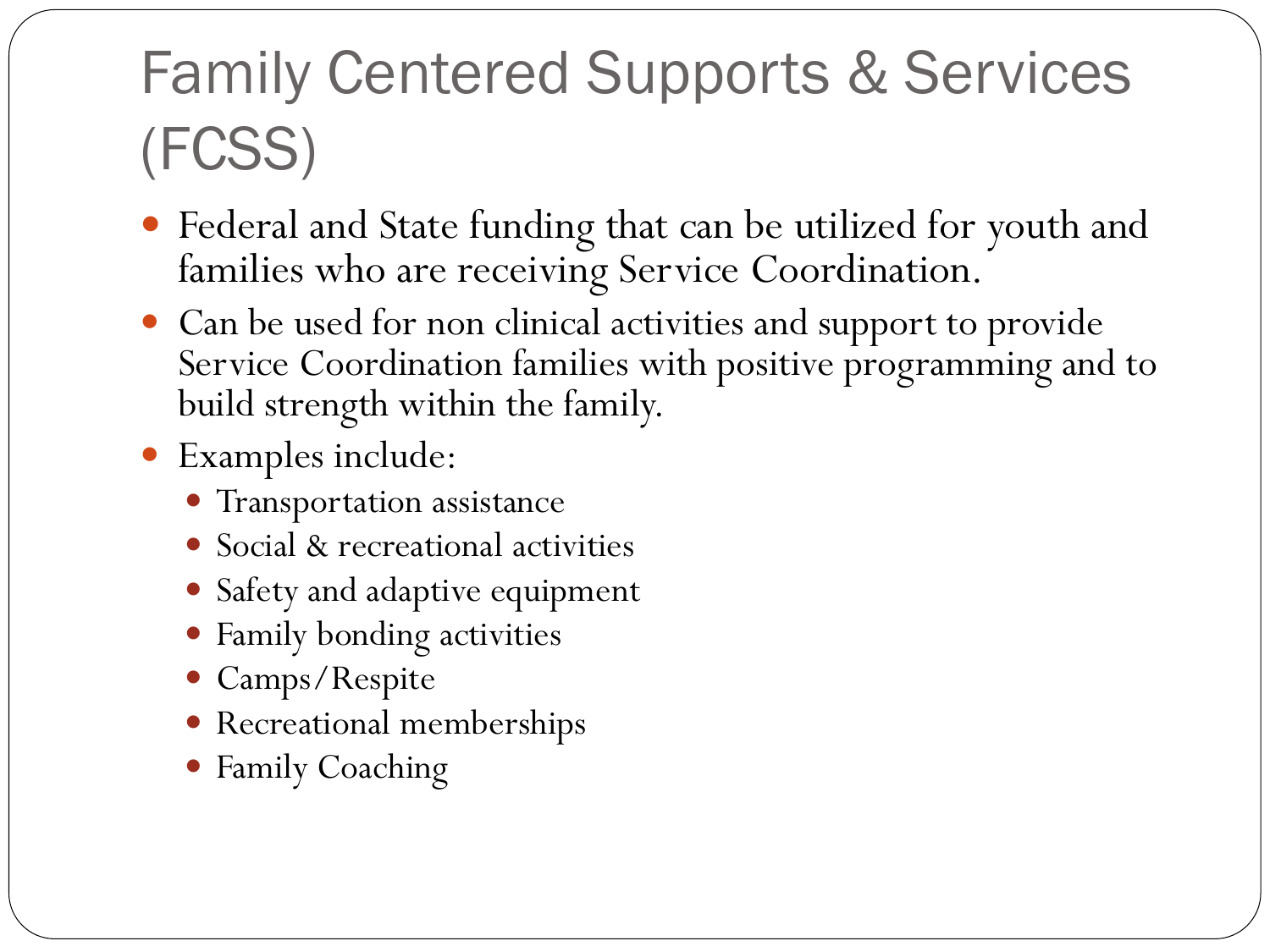# Funding Request (Process)

- Funding Request Forms will be submitted to the FCFC Program Coordinator.
- The person making the funding request will need to present the information at a MCSCT meeting.
- Funding Request will be approved by the MCSCT members.
- An initial MCSCT meeting MUST take place before youth or family can begin receiving FCSS funded services.
- Case Plan Updates MUST be up to date or Funding Request will NOT be fulfilled.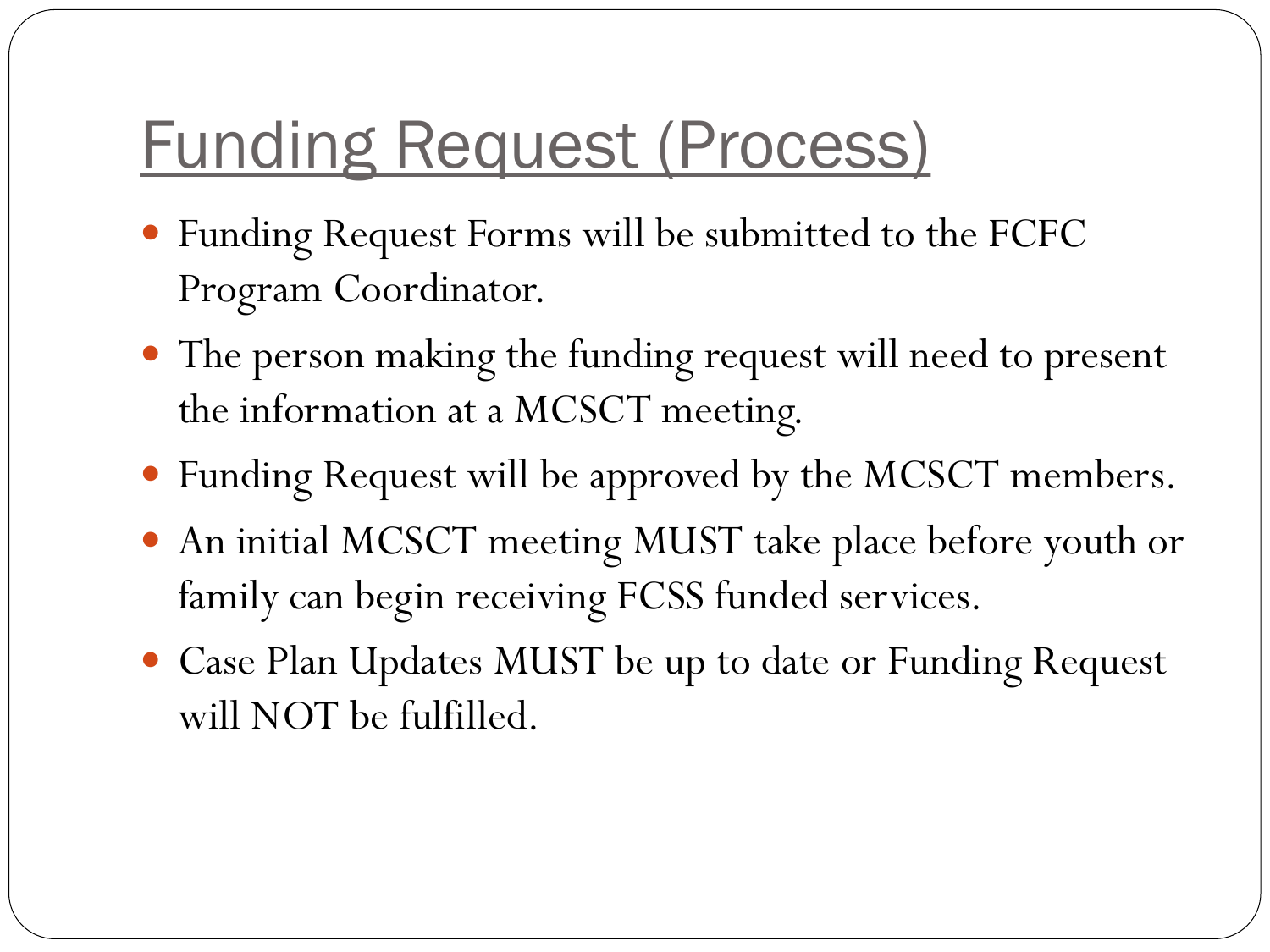### FCSS Non Allowable Services and **Supports**

- Out of home placements
- Court related expenses
- Administrative or operating expenses
- Federal match
- Clinical interventions
- Medical services and equipment
- General programs costs
- Food, clothing, shelter, utilities, and/or household expenses;
- Classroom instruction or any required public education cost or responsibility
- Family and work related childcare